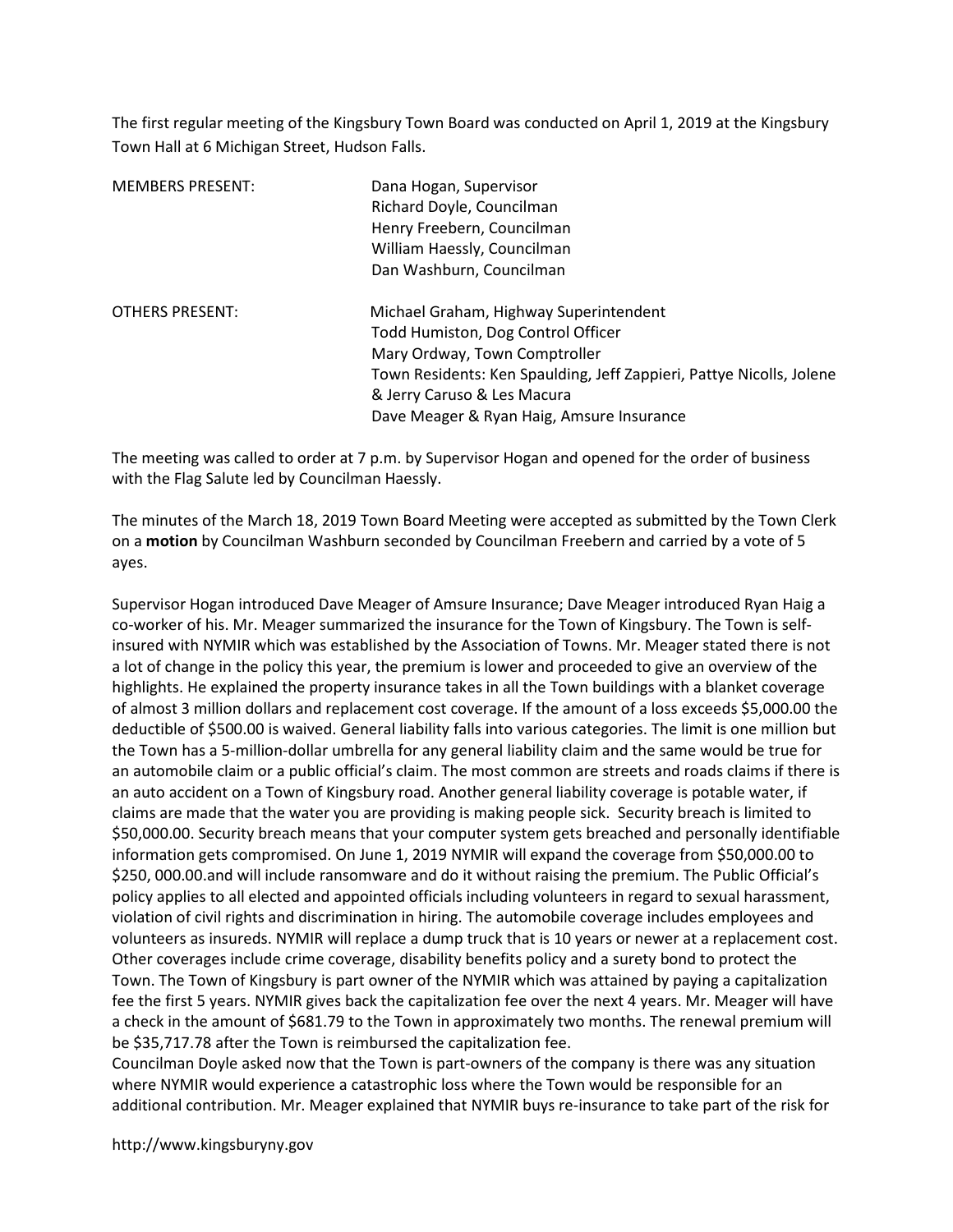the insurance company and 60% of the towns, cities and villages in New York State are insured with NYMIR.

Dog Control Officer Todd Humiston gave a presentation of the Dog Control Program. He explained the basics of his job is he gets a call, answers the call and follows the Local Law and the Ag & Markets Article 7 law. In 2014 he started a school program. Next week is National Dog Bite Prevention Week and he is scheduled to give presentations in Hudson Falls, Fort Ann and Fort Edward School Districts totaling more than 500 students. The students are given items to take home a coloring book, crayons, a packet to teach the other people at home, the Town Guide with Dog Owner Responsibilities and the rabies vaccine schedule. The students are encouraged to go home and share what they have learned with family and friends. Water bottles have been added with a logo which may remind them how to react if approached by a dog. Mr. Humiston has a packet on display for residents to see. The cost of the program is shared with Fort Ann and Fort Edward.

Mr. Humiston is speaking at the Ag & Markets conference again this year.

The social media page set up by Humiston has 1800 followers, the site is used when a dog is picked up; recently 3 dogs have been picked up and all the owners were found through the social media page and redeemed by their owners. The social media page is not used to file complaints.

Special events include rabies clinics and adoption clinics which Mr. Humiston tries to attend. Councilman Freebern stated Todd Humiston does a good job. Supervisor Hogan stated Todd does a phenomenal job and the County thinks well of Todd also. Todd stated he appreciates the support from the Town.

A motion by Councilman Washburn seconded by Councilman Doyle and carried by a vote of 5 ayes to set a public hearing to amend the industrial zoning district by extending the existing Industrial Zone along Route 196 on May 20, 2019.

# TOWN CLERK REPORT:

 Local Laws No.'s 1 & 2 for amendments and changes to the Dog Control Laws have been received and filed by the Secretary of State. The increase in the dog licensing fees will be in effect when the May renewal letters are sent to dog owners.

A Town of Fort Edward resident received a call on Saturday indicating the Town of Kingsbury caller ID; the caller was selling insurance. Comptroller Mary Ordway verified it was a Town of Kingsbury number, stated there is nothing we can do about it; it is happening all of the time because they are getting into our phone system. A discussion followed. Councilman Haessly stated the public should know and suggested the Town notify the Sheriff's Department. Supervisor Hogan will notify the Sheriff's Department and also put it on Twitter.

The Town Clerk reported she occasionally receives a call from someone interested in purchasing the former Dix Drive-In property. The property has been sold but the" For Sale" sign is still on the property. Superintendent Michael Graham will see that the sign is removed from the property. Supervisor Hogan will let Mr. Schermerhorn, the owner of the property, know the Town is removing the sign. Town Clerk reported it is time to renew the Kingsbury Cemetery Maintenance Agreement.

# COMPTROLLER REPORT:

Mary Ordway reported the Annual Financial Report for 2018 was filed on March 21, 2019 with the Office of the New York State Comptroller, a copy is available with the Town Clerk.

Debbie Bell was successful in renewing the dental plan, there will be no increase once again this year. A motion by Councilman Freebern seconded by Councilman Haessly and carried by a vote of 5 ayes to renew the dental plan effective from June 1, 2019 until May 31, 2020. Mary Ordway stated 23 people on the group program have rollovers, if you do not use your allotted amounts, they will allow you to roll

http://www.kingsburyny.gov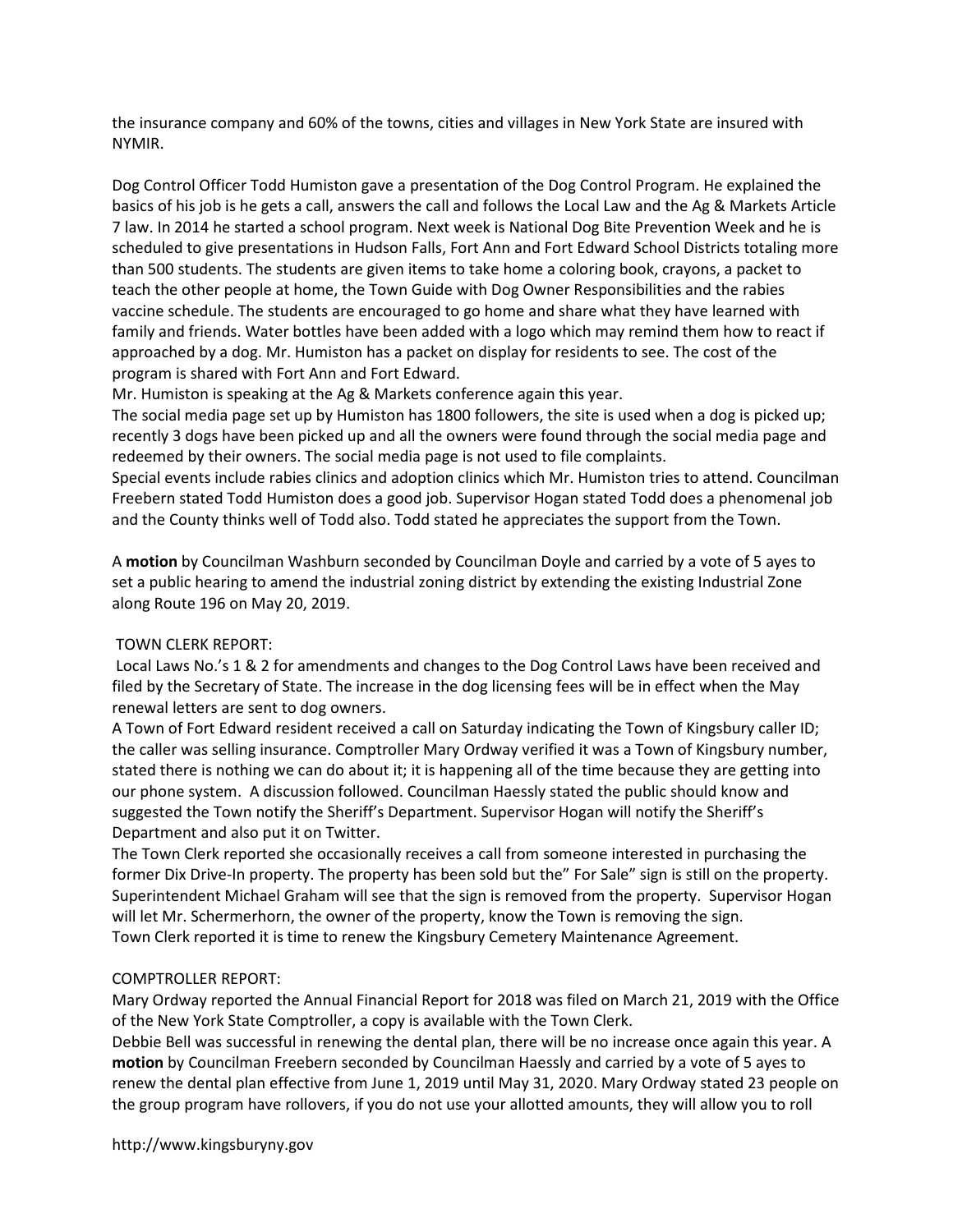them over the next year and you can have more expensive work done. The rollover amount is pretty huge.

### DOG CONTROL OFFICER REPORT:

Todd Humiston reported the annual inspection from Ag & Markets was satisfactory. After a meeting this morning it was determined that Countryside can continue to adopt unredeemed dogs.

# HIGHWAY SUPERINTENDENT REPORT:

 Michael Graham reported the parking lot for the court has been started and should be complete by the end of the month. He has gone out to bid for structures, there will be 2 catch basins and a dry well which will be approximately \$4,200.00. The biggest expense will be the pavement, the \$10,000.00 JCAP grant will offset that cost.

Graham has received complaints about a local farmer leaving mud on town roads after working in their fields. He is concerned this will be a hazard to other vehicles travelling on the road. Graham has talked to the farmer about this problem with no result. Supervisor Hogan will contact Town Attorney Jeffrey Meyer and ask if it is appropriate to request a letter be sent to the farmer.

Graham will contact Dave LaRose to sweep the streets which is usually done by mid-April.

### COUNCILMAN REPORT:

Councilman Washburn reported we have issues with the toilets in Town Hall. After speaking with retired Councilman Paul Bromley Washburn recommends the Town purchase tank toilets to get the flow it needs. The highway guys can do the toilet swap and do the necessary repairs. They will have to go into the wall and do some piping. To replace the four toilets the cost will be approximately \$1,300.00.

Councilman Haessly reported he and Councilman Washburn had met to discuss the proposed expansion of the sewer and have scheduled a meeting with Joe Brilling and the Washington County Sewer District. Councilman Washburn reported they could stop by the County to pick up maps associated with the current sewer lines in the Town.

A motion by Councilman Freebern seconded by Councilman Doyle and carried by a vote of 5 ayes giving permission to Councilman Haessly to attend the Introduction to Government Accounting on May 21 – 23, 2019, the cost being \$85.00.

Councilman Doyle would like to schedule a meeting with the water committee.

# SUPERVISOR REPORT:

Washington County EOC received some census track data back and they have made their recommendations to accept the changes made by the US Census Bureau. They have increased the number of tracks in the Town of Kingsbury location. Laura Oswald the Co-Ordinator of the EOC has advised we accept those; it allows for more specific grant funding within each respective community. Supervisor Hogan has the following annual reports available for anyone to review: LDC, the County Local Development Corp., the Office of the Aging, the Department of Social Services, the Youth Bureau, and the Washington County's Department of Public Works. The data for the Office of Aging and Social Services is fascinating, there has been a reduction in the Social Services and Office of the Aging expenditures, they do a phenomenal job.

Colleen Mager of the Hudson Falls School District, a member of Roots & Shoots would like to open discussions with the Town about plans for the 50<sup>th</sup> Anniversary of Earth Day next year. A discussion followed. Supervisor Hogan suggested possibly students could assist with the planning of having solar panels installed at the landfill owned by the Town.